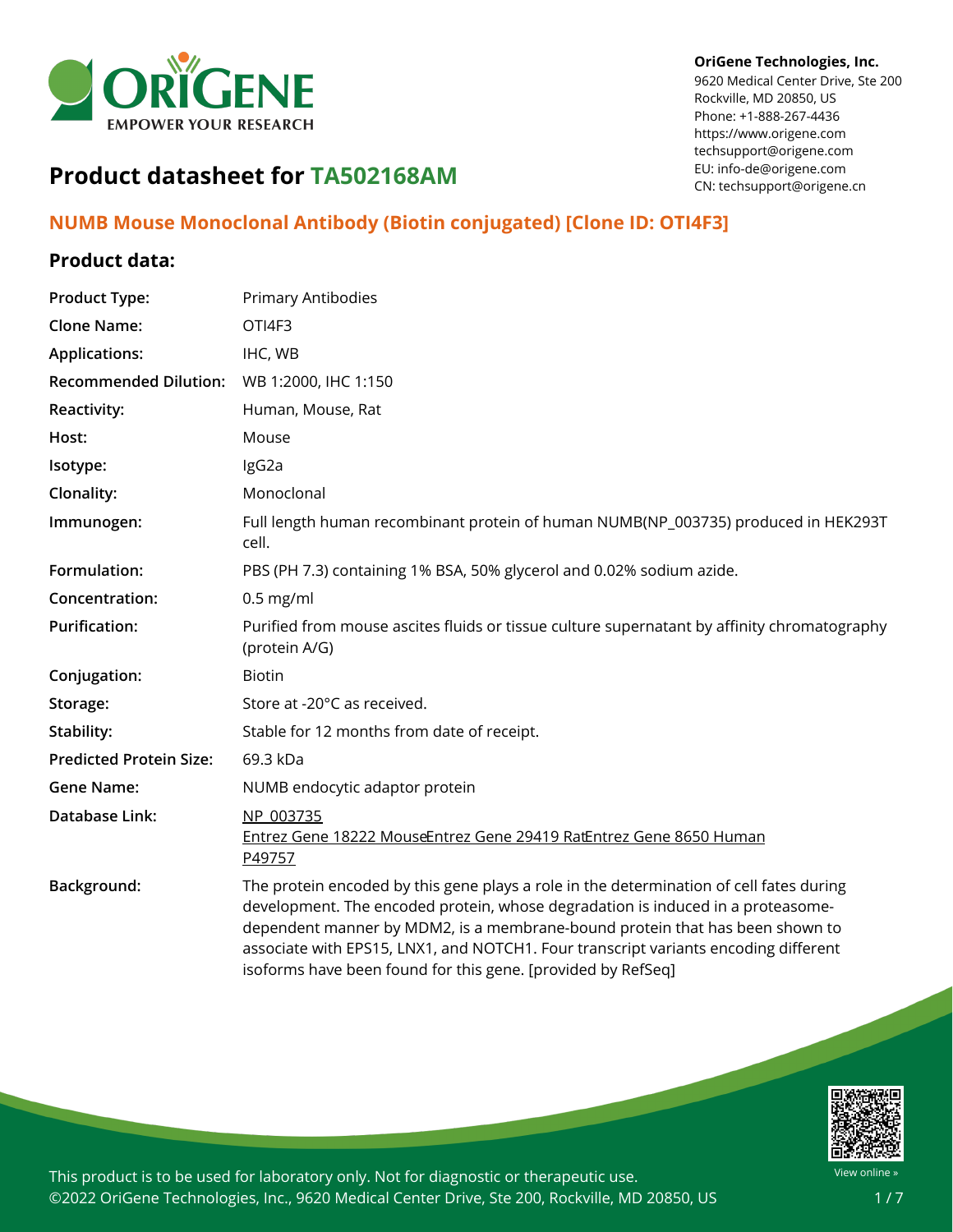ORIGENE

**Synonyms:** C14orf41; c14\_5527; S171

**Protein Pathways:** Notch signaling pathway

### **Product images:**

 $15$ 



HepG2 HeLa SVT2 A549 COS7 Jurkat MDCK PC12 MCF7

HEK293T cells were transfected with the pCMV6- ENTRY control (Cat# [PS100001], Left lane) or pCMV6-ENTRY NUMB (Cat# [RC216230], Right lane) cDNA for 48 hrs and lysed. Equivalent amounts of cell lysates (5 ug per lane) were separated by SDS-PAGE and immunoblotted with anti-NUMB(Cat# [TA502168]). Positive lysates [LY401229] (100ug) and [LC401229] (20ug) can be purchased separately from OriGene.

Western blot analysis of extracts (35ug) from 9 different cell lines by using anti-NUMB monoclonal antibody (HepG2: human; HeLa: human; SVT2: mouse; A549: human; COS7: monkey; Jurkat: human; MDCK: canine; PC12: rat; MCF7: human) (1:200).



Immunohistochemical staining of paraffinembedded Human breast tissue within the normal limits using anti-NUMB mouse monoclonal antibody. (Heat-induced epitope retrieval by 10mM citric buffer, pH6.0, 100°C for 10min, [TA502168])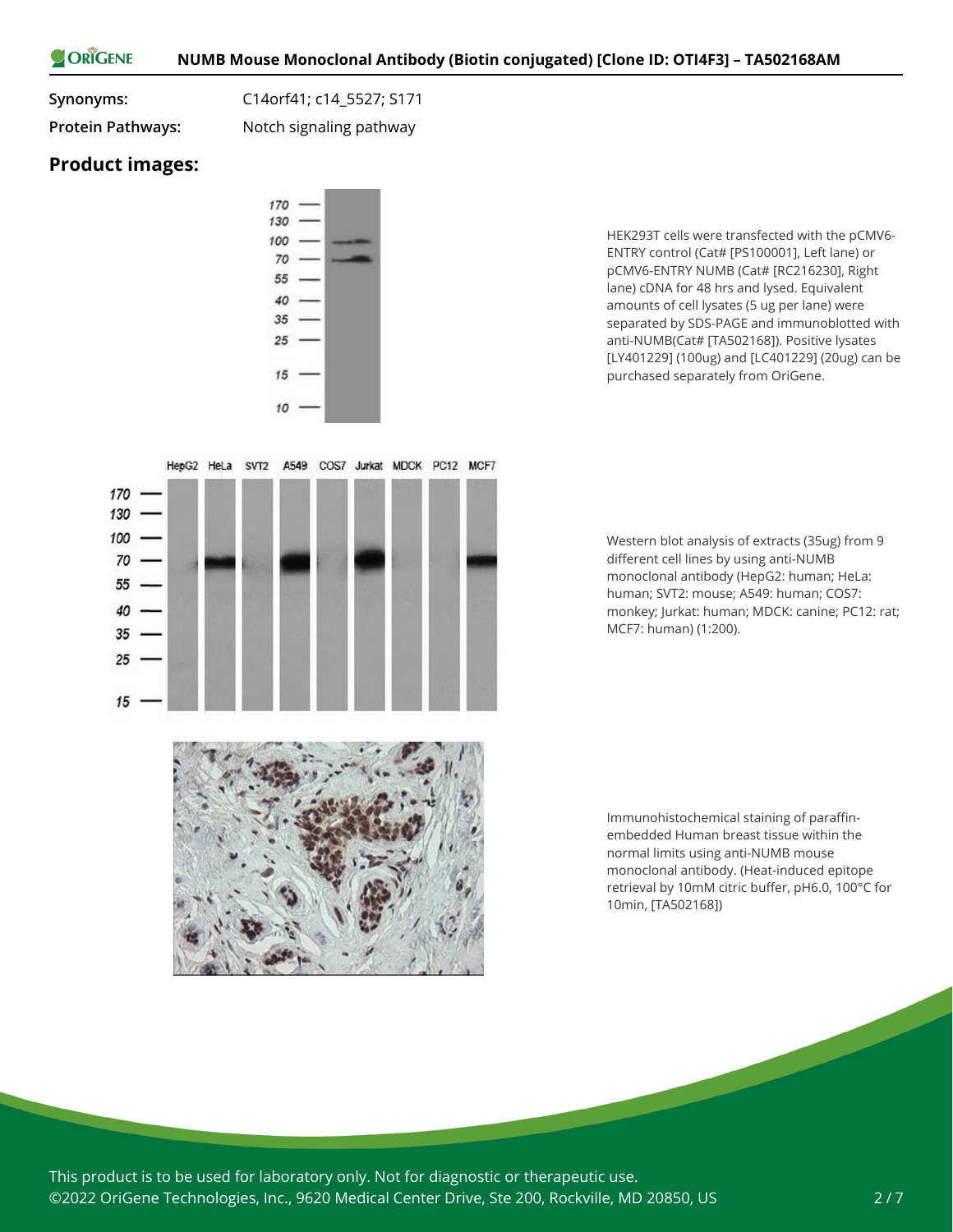

Immunohistochemical staining of paraffinembedded Adenocarcinoma of Human breast tissue using anti-NUMB mouse monoclonal antibody. (Heat-induced epitope retrieval by 10mM citric buffer, pH6.0, 100°C for 10min, [TA502168])

Immunohistochemical staining of paraffinembedded Adenocarcinoma of Human colon tissue using anti-NUMB mouse monoclonal antibody. (Heat-induced epitope retrieval by 10mM citric buffer, pH6.0, 100°C for 10min, [TA502168])

Immunohistochemical staining of paraffinembedded Human Kidney tissue within the normal limits using anti-NUMB mouse monoclonal antibody. (Heat-induced epitope retrieval by 10mM citric buffer, pH6.0, 100°C for 10min, [TA502168])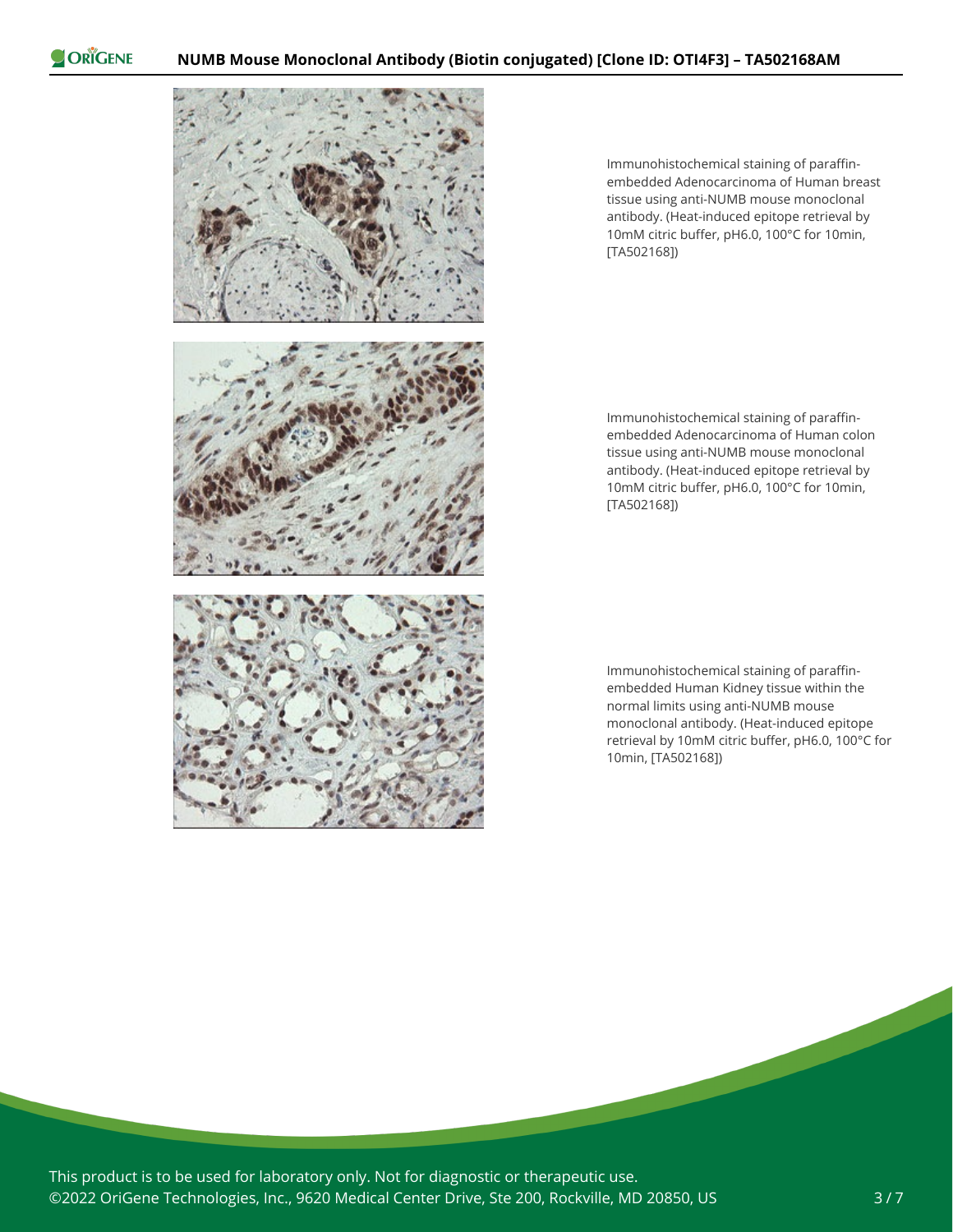

Immunohistochemical staining of paraffinembedded Carcinoma of Human kidney tissue using anti-NUMB mouse monoclonal antibody. (Heat-induced epitope retrieval by 10mM citric buffer, pH6.0, 100°C for 10min, [TA502168])

Immunohistochemical staining of paraffinembedded Human lung tissue within the normal limits using anti-NUMB mouse monoclonal antibody. (Heat-induced epitope retrieval by 10mM citric buffer, pH6.0, 100°C for 10min, [TA502168])

Immunohistochemical staining of paraffinembedded Carcinoma of Human lung tissue using anti-NUMB mouse monoclonal antibody. (Heat-induced epitope retrieval by 10mM citric buffer, pH6.0, 100°C for 10min, [TA502168])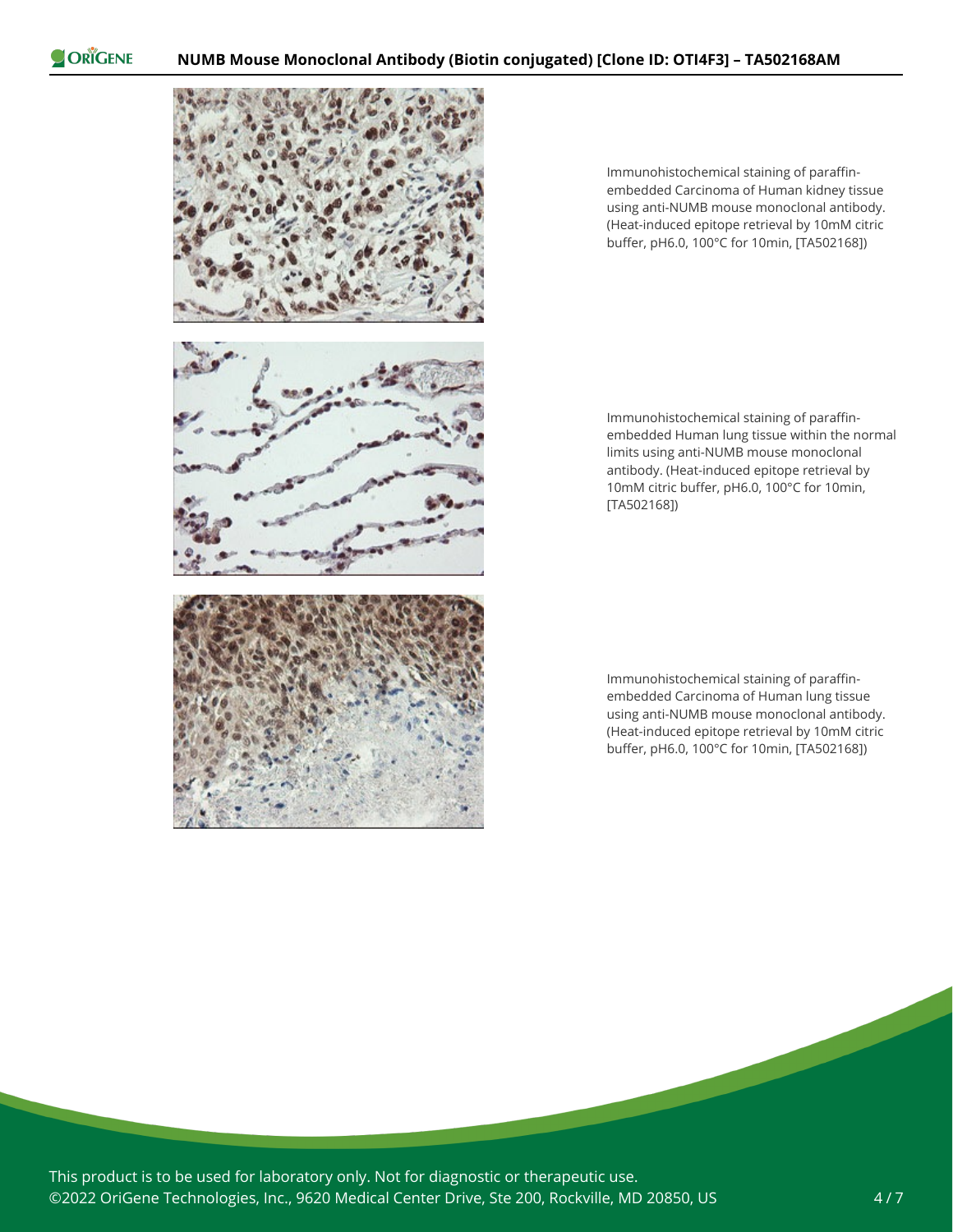

Immunohistochemical staining of paraffinembedded Adenocarcinoma of Human ovary tissue using anti-NUMB mouse monoclonal antibody. (Heat-induced epitope retrieval by 10mM citric buffer, pH6.0, 100°C for 10min, [TA502168])

Immunohistochemical staining of paraffinembedded Human pancreas tissue within the normal limits using anti-NUMB mouse monoclonal antibody. (Heat-induced epitope retrieval by 10mM citric buffer, pH6.0, 100°C for 10min, [TA502168])

Immunohistochemical staining of paraffinembedded Carcinoma of Human thyroid tissue using anti-NUMB mouse monoclonal antibody. (Heat-induced epitope retrieval by 10mM citric buffer, pH6.0, 100°C for 10min, [TA502168])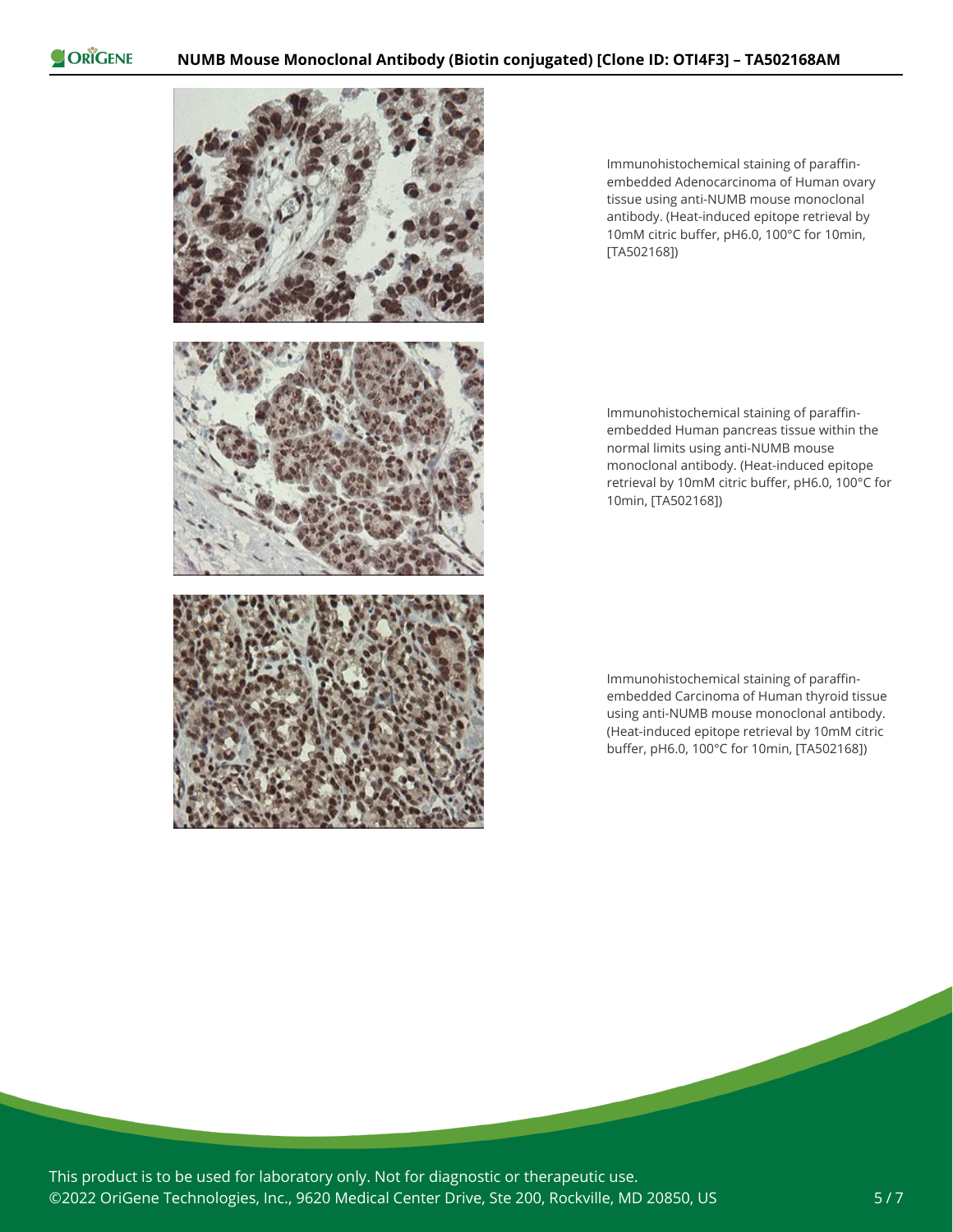

Immunohistochemical staining of paraffinembedded Adenocarcinoma of Human endometrium tissue using anti-NUMB mouse monoclonal antibody. (Heat-induced epitope retrieval by 10mM citric buffer, pH6.0, 100°C for 10min, [TA502168])

Immunohistochemical staining of paraffinembedded Human prostate tissue within the normal limits using anti-NUMB mouse monoclonal antibody. (Heat-induced epitope retrieval by 10mM citric buffer, pH6.0, 100°C for 10min, [TA502168])

Immunohistochemical staining of paraffinembedded Carcinoma of Human prostate tissue using anti-NUMB mouse monoclonal antibody. (Heat-induced epitope retrieval by 10mM citric buffer, pH6.0, 100°C for 10min, [TA502168])